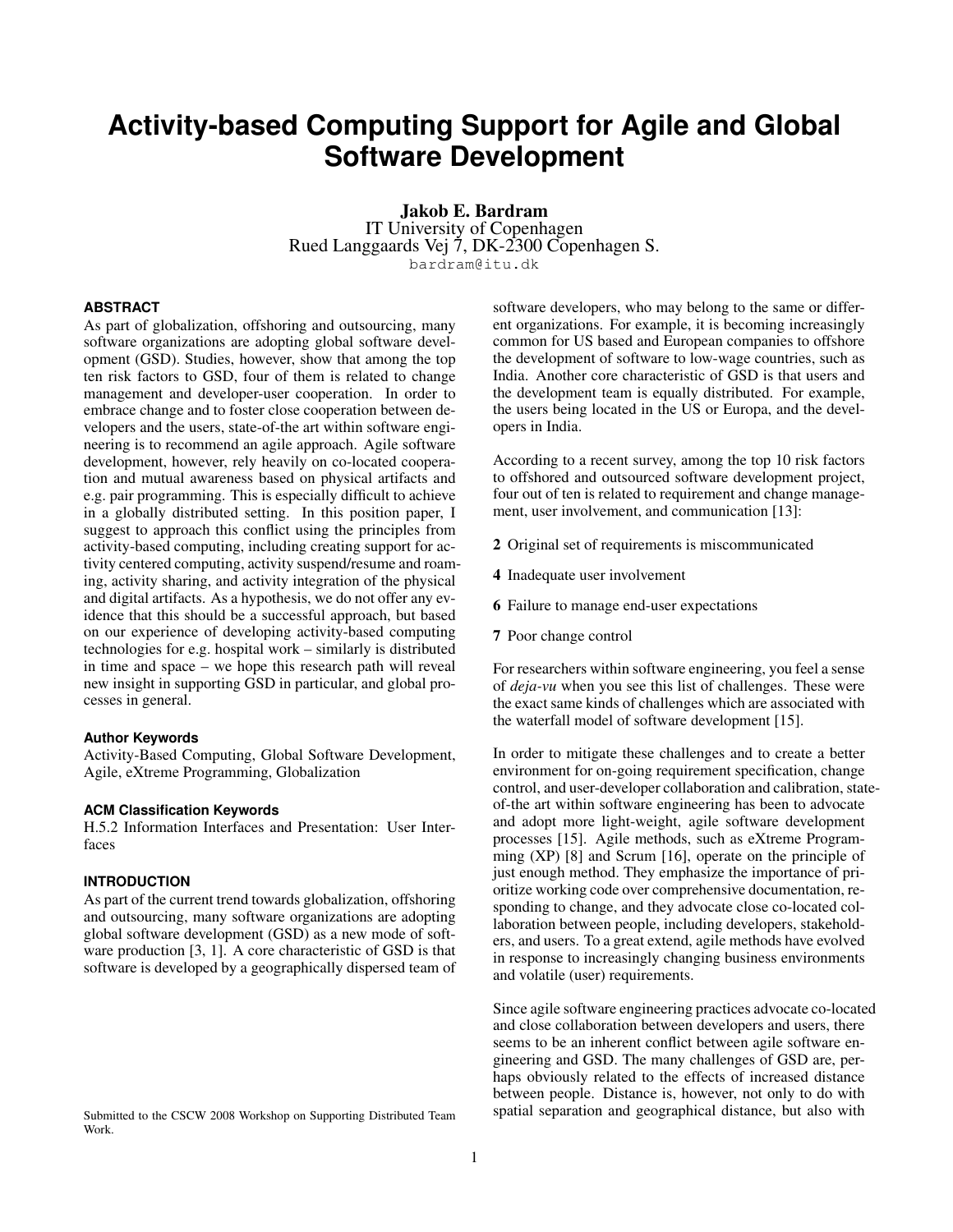temporal distance (i.e. the dislocation in time experienced by two actors wishing to interact) and socio-cultural distance (i.e. a distance between actors understanding of other actors values and normative practices) [\[1\]](#page-4-1).

A core aim of CSCW is to design and research technologies that enables distributed teams to collaborate. In this context, is appropriate to ask how such collaborative technologies can help distributed teams to collaborate in a global software development process while maintaining an agile approach. In other words, how collaborative technologies can be designed to foster *agile global software development*.

In this position paper, I will outline our current work in supporting agile global software development. I will do this by first reviewing existing knowledge on agile software development and XP, paying special attention to studies showing what makes agile processes work in practice. The I will discuss our ideas of using the activity-based computing approach to GSD. By doing so, I hope on the one hand to contribute to the workshop an outline of a very important problem which we – as CSCW researchers – are in a position to do something about, and on the other hand outline some ideas for how to addresses the challenges. I hope this may be of inspiration to others, and a source of discussion at the workshop.

# **AGILE SOFTWARE DEVELOPMENT AND XP**

The basic principles behind agile methods have been summarized by the leading agile method thinkers in what has be-come known as the agile manifesto<sup>[1](#page-1-0)</sup>. The agile manifesto is presented as a set of values and associated principles, where especially two of them seem to be at odd with DSD:

- Business people and developers must work together daily throughout the project.
- The most efficient and effective method of conveying information to and within a development team is face-toface conversation.

The most widely used agile development practice is eXtreme Programming (XP). In XP 'User stories' are the mechanism used to communicate user requirements to the development team. They represent "units of customer-visible functionality", and have become a central focus of many agile teams. User stories are captured on 'Story Cards' (an index card typically no bigger than 5 by 7 in on which the users requirements are written) and an area of physical space where the story cards are organised and displayed which is called 'the Wall.

The efficacy of story cards is supported by the teams environment. In explaining the Informative workspace primary practice, Beck [\[8\]](#page-4-4) states "Make your workspace about your work" and goes on to say that "An interested observer should be able to walk into the team space and get a general idea of how the project is going in 15 sec". He mentions the fact that many teams do this by putting story cards on the wall.

An 'Information Radiator' "displays information in a place where passersby can see it". It should have two characteristics: information changes over time; and it takes very little energy to view the display. Thus, a wall where story cards are displayed in a public place conforms to the notion of an information radiator

XP has also been tried in a GSD context and a 'Distributed eXtreme Programming (DXP) version has been proposed [\[14\]](#page-4-6). DXP suggests that eight of the XP practices (small releases, metaphor, simple design, testing, refactoring, collective ownership, 40-hour week and coding standards) are independent of team locality and can thus be applied also in GSD. The remaining four practices (the planning game, pair programming, continuous integration, and on-site customer), on the other hand, depend on co-located team members and users, and thus prove challenges to applying XP and agile methods in GSD.

Studies of GSD projects, however, suggest that communication and coordination are substantially disrupted across distant sites [\[12\]](#page-4-7). And, based on interview with distributed programmers, Gutwin et. al [\[11\]](#page-4-8) concludes that explicit communication methods, like email and chat, were only effective when programmers made a significant effort to stay committed to those tools.

It is also interesting to note that detailed studies of teams successfully applying XP show, that co-ordination and collaboration activities are highly inter-related and co-located [\[2\]](#page-4-9). The kind of co-ordination that is undertaken by a team results in a situation where collaboration is made easy because team members are very aware of others work, overall project progress, and the state of the code base. Co-ordination and collaboration are supported by two key artefacts: the Story Card and the Wall. Hence, two physical objects work inside a special team room in a sophisticated and complementary manner and their physical nature is significant in underpinning the highly collaborative and self-organising style of agile teams.

# **ACTIVITY-BASED COMPUTING FOR GSD**

Summing up on the issues discussed above, there seems to be a range of issues and/or challenges associated with the creation of an agile environment in global software development. These seems to be:

- Agile and XP teams rely on co-located work for ad-hoc communication, coordination and co-located collaborative work. For example, to easy settle open issues or questions and to allow for pair programming. Precisely communication and coordination is substantial disrupted across sites [\[12\]](#page-4-7).
- Teams rely heavily on shared artifacts on public display for mutual awareness. For example, the Story Cards are displayed on the shared Wall, along with other important design and project artifacts.
- Teams adapt their physical environment to fit the work, c.f. the XP statement on "Make your workspace about

<span id="page-1-0"></span><sup>1</sup> http://agilemanifesto.org/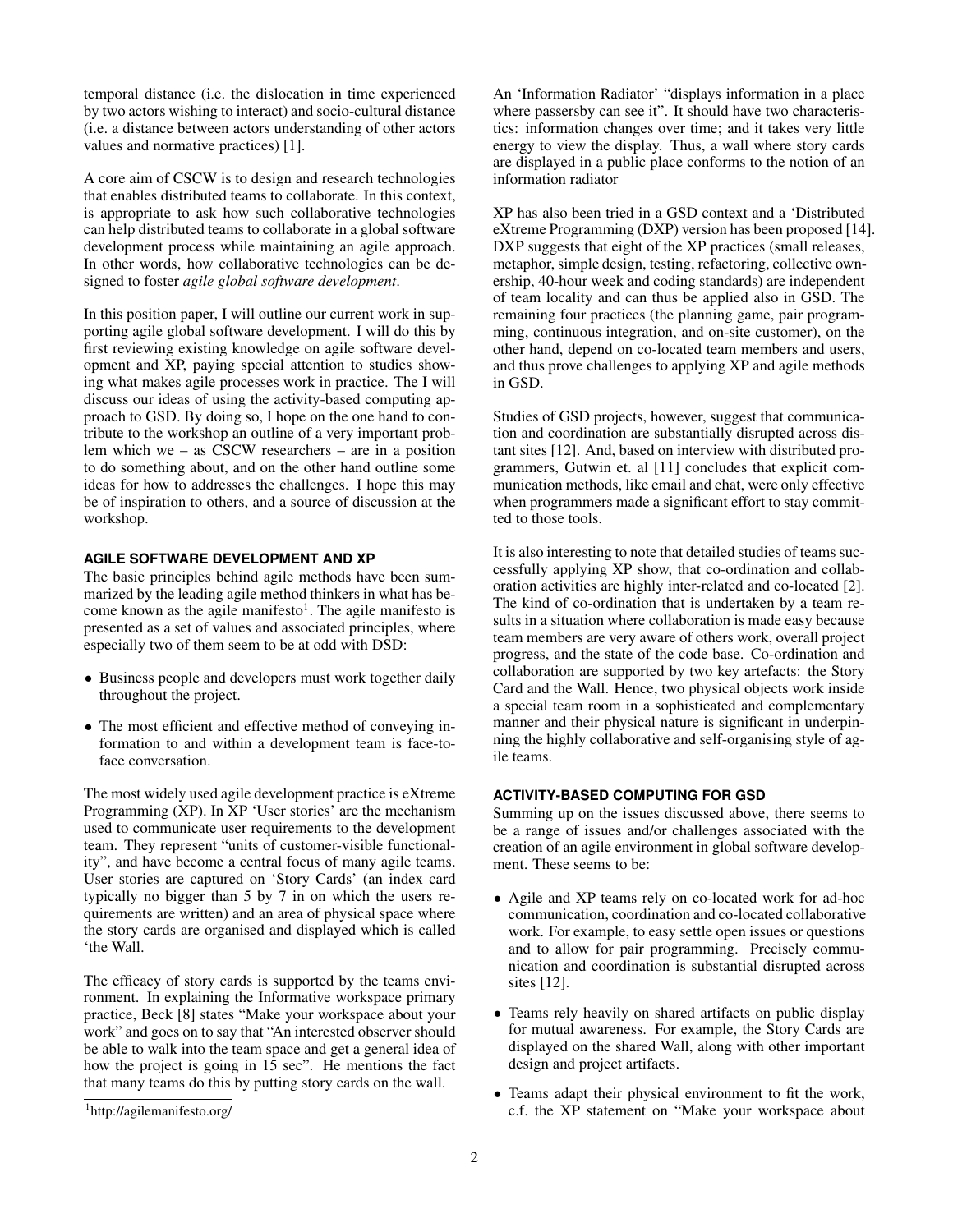your work". Hence, local adaptation and change is essential while the project evolve.

- Close contact with clients, customers, and users is essential. This issues entails two things. First, the project should work with regular releases of working code which is deployed to the users for use or assortment. Second, clients and users should work together with the developers by either visiting the team in the team room or by having the developers come to the client site.
- The integration of physical artifacts and the physical space with the digital environment will be essential. Even though we might image that e.g. Story Cards might become digital, there is still a lot of material which offers great affordances on paper of cardboard, which cannot be replace with digital representations. For example, sketches and mock-ups made together with users.

Based on our prior research, we have a couple of hypothesis for creating support for distributed, global software development teams. This is ongoing research in its initial phase, and we hence do not have any evidence that these hypothesis hold in reality. The aim in this context of the CSCW workshop is to outline these hypothesis for further discussion. Our hypothesis are based on our work with activitybased computing (ABC), which to a large degree has been focused on creating ubiquitous computing support for clinicans working in large hospitals. Focus has especially been on support for mobile, collaborative, and time-critial work that involve a lot of physical artifacts which cannot be digitalized (e.g. specimens, drugs, surgical instruments, and the patient him- or herself). Clearly there is big difference between the working conditions inside a hospital and software developers in a globally distributed team. Issues like mobility, for example, seem to play a minor role in GSD. But there is also a set of issues which seems to be similar. For example, support for intense collaboration, social awareness on the progress of work, co-located work on shared artifacts, and close integration between the digital and physical artifacts.

For this reason we will investigate activity-based computing support for GSD. Our overall hypothesis is that activitybased computing support will help GSD. In order to investigate this hypothesis, let us consider the six ABC principles and relate them to GSD.

### **P1: Activity-centered aggregation of resources**

The principle of 'Activity-centered resource aggregation' in ABC entails two thing: First, it suggests that the computer should model and maintain an understanding of the real world human activities taking place. For example, instead of just managing files and documents, the computers models the human activity, which include information on the purpose of the activity, who is participating, the history, and other relevant information. Second, the principles suggest that resources and services that are used in performing the activity is bundled 'into' or linked to the activity. This include both digital resources and services like documents and applications, as well as physical resources like real-world artifacts,

tools, and documents.

In a GSD the principle of activity-centered aggregation would help us model the activities involved in the distributed work, and all participants would share the motives, goals, and resources of the different activities. In a GSD, a set of activities will continuously be created and maintain which would cover work in the agile process, including the inception, elaboration, construction, and transitions phases. The activity would specify the overall objective of each activity, a description of it, and list all the participants involved in it. It would also bundle and link to all the artifacts which are part of the activity. Resources include typical software development documents, like the Unified Process artifact of vision statement, use case model, UML diagram, glossary, requirement model, etc. But it would also contain links to more ad-hoc material like pictures and video from the customer site, design sketches, user interviews, persona descriptions, etc.

The core benefit to GSD of this activity-centered principle is primarily two thing. First, all participants of the different activities share the same description of the overall activity and is hence able to align their work to a shared representation of the work. Second, all participants have an overview of the resources and artifacts associated with the activity, is provided with an awareness of the status of the activity and the resources (e.g. the state of the requirement specification), and have easy access to all relevant resources and artifacts for this activity.

#### **P2: Activity Suspend/Resume**

Activity suspend/resume was designed to help multi-tasking in work, i.e. the ability to work on several activities at the same time, and to be able to alternate between which activity is in focus. Activity suspend/resume is particular important in a hospital environment where clinicians juggle many concurrent patient cases simultaneously. In a GSD environment, this seems less urgent – after all, most developers often work concentrated on a more focused development activity for longer time period. Nevertheless, when looking at agile methods, a core ideas is to prevent using the waterfall model of development, but encourage developers to move back and forth in the design and development process in order to constantly 'embrace change' and to continuously update documents and other artifacts with these changes. Hence, it is essential that developers can easily get access to the different activities and resources which belong to other phases of the development process. In this case, easy activity suspend and resume would help developers to easily go back and forth in the different activities. Thus, the argument is that activity suspend and resume will help an agile approach to software development. But this principle has little to offer the distributed nature of GSD. This is the target for the next ABC principle; activity roaming.

# **P3: Activity Roaming**

Activity roaming enables the user to move activities and their related resources between devices, including mobile tablet PCs, desktop computers, and large interactive horizontal or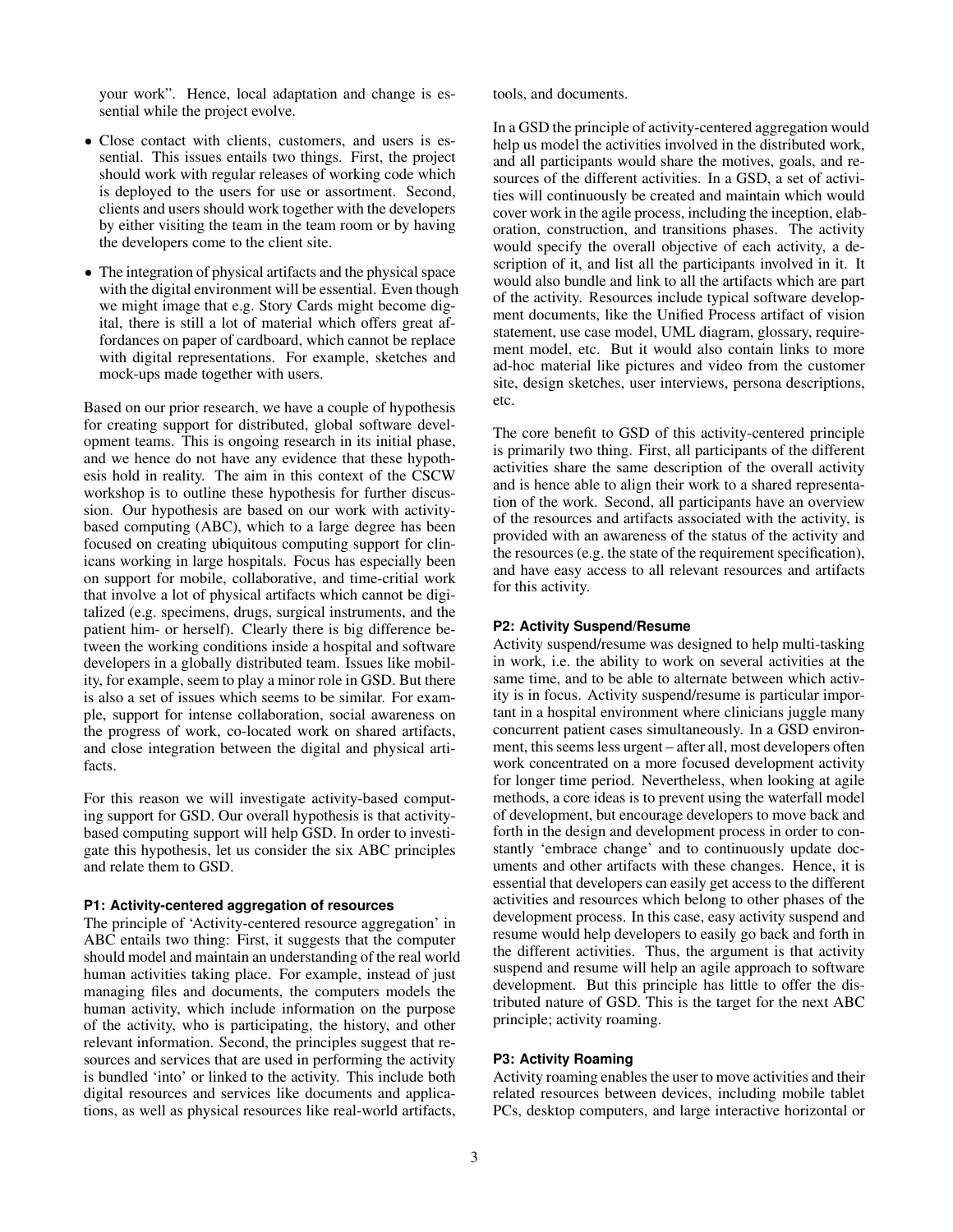vertical displays. Activity roaming is essential in supporting mobility and enable users to use appropriate devices in the environment. In a GSD context, activity roaming is especially useful for two things. First, activity roaming allow the different participants in the activity to retrieve and resume the activity and its associated resource on their preferred work station. In a local environment, activity roaming also support users to move an activity to a shared display for shared problems solving or discussion. Second, activity roaming enable distributed team members to access and resume the activity. For example, activities and resources created and used in one location like the team room in Europa can be moved and resumed in the team room in Asia.

# **P4: Activity Sharing**

An activity is shared among the GSD team. It has a list of participants who can access and manipulate the activity. Consequently, all participants of an activity can resume it and continue the work of another user. In ABC we distinguish between three modes of activity sharing:

- In *Asynchronous Activity Sharing*, users take turn in working on the activity. Hence, only one team member has resumed the activity and works on it.
- In *Synchronous Activity Sharing*, two or more users resume the same activity at the same time on different devices, potentially distributed in space. In this case, the team members will engage in an on-line, real-time activity sharing session which mean that the state of the activity and its associated resources are synchronized in real time.
- In *Temporal Activity Sharing*, users can share an activity across distribution in time. One (or more) participant(s) is able to capture their work in an activity and store if for other members of the team to later access it.

Asynchronous and temporal activity sharing can help distributed team members to collaborate across time distribution. For example, team members in one time zone can work on an activity, update and create artifacts and resources in the activity, document their work as part of the activity log, and suspend the activity at the end of their work shift. Other members in a different time zone can resumed this activity and continue the work. In temporal activity sharing the team members can capture their work, which later can be accessed by others for general review. For example, team members in one time zone may host a workshop with end-users. This workshop and the creation of artifacts may be captured using e.g. video, audio, and the creation of different physical and digital sketches and artifact. This captured activity record may later be replayed and reviewed by other participants of the activity.

Synchronous activity sharing can help bridge physical or geographical distances. For example, team members located in different locations may be able to engage in pair programming, where they have real-time sharing of an IDE like Eclipse. With a video link, team members can engage in same-time editing of source code.

# **P5: Activity Awareness**

Maintaining an awareness of the progress of work within a software development team is at the core of the recommendations from the agile approach to software development. The use of Story Cards and the Wall is a prime example of this. The principle of activity awareness is targeted toward helping the participant of an activity to maintain an awareness of the overall progress and status of the activity. This includes status information on the different artifacts and resources included in the activity, as well as status information on the participants of the activity (e.g. information on name, current role, location, status, online status, etc.). For example, in a GSD setup awareness information would include content and status changes of the resources such as source code, changes to documents and artifacts, and changes and status information on participants.

Existing work on creating shared awareness within a development team has focused on visualizing and tracking changes to the shared code base (e.g. FASTDash [\[9\]](#page-4-10) and Augur [\[10\]](#page-4-11)). The principle of activity awareness suggest to extend support for awareness to include all parts of the activity, including all artifacts, resources, documents, participants, etc.

#### **P6: Activity Integration**

Based on studies of successful XP teams and how they use e.g. Story Cards and the Wall, Sharp & Robinson [\[2\]](#page-4-9) argue that

"A key danger of translating these mechanisms into an electronic form is that activity may become hidden, and less easily accessed by all." (p. 516)

Activity integration denotes the principles that the computational activity co-exists and integrated closely with its reallife counterpart, including the activity's parts such as resources, tools, participants, state, etc. Philosophically speaking, the computational activity and the real-world activity exist in a dialectical relationship. More specifically, this means that ABC tries to maintain a linkage between the digital and physical world. For example, in the hospital environment, the current ABC platform supports linking physical artifacts like drugs and surgical instruments to relevant digital activities [\[5\]](#page-4-12). Similarly, we envision to be able to link physical artifacts like Story Cards and design sketches to relevant activities in the digital space. This would support developers to continue to use physical artifacts as part of the development process.

# **WRAPPING UP**

In this position paper I have outlined some of the problems which are associated with distributed, global software development (GSD). The state-of-the art within software development recommend more agile methods, like e'Xtreme Programming (XP). Since agile methods encourage co-located collaboration in a shared physical space, this approach is not compatible with GSD.

I have proposed that activity-based computing (ABC) may help mitigate the challenges of running a distributed soft